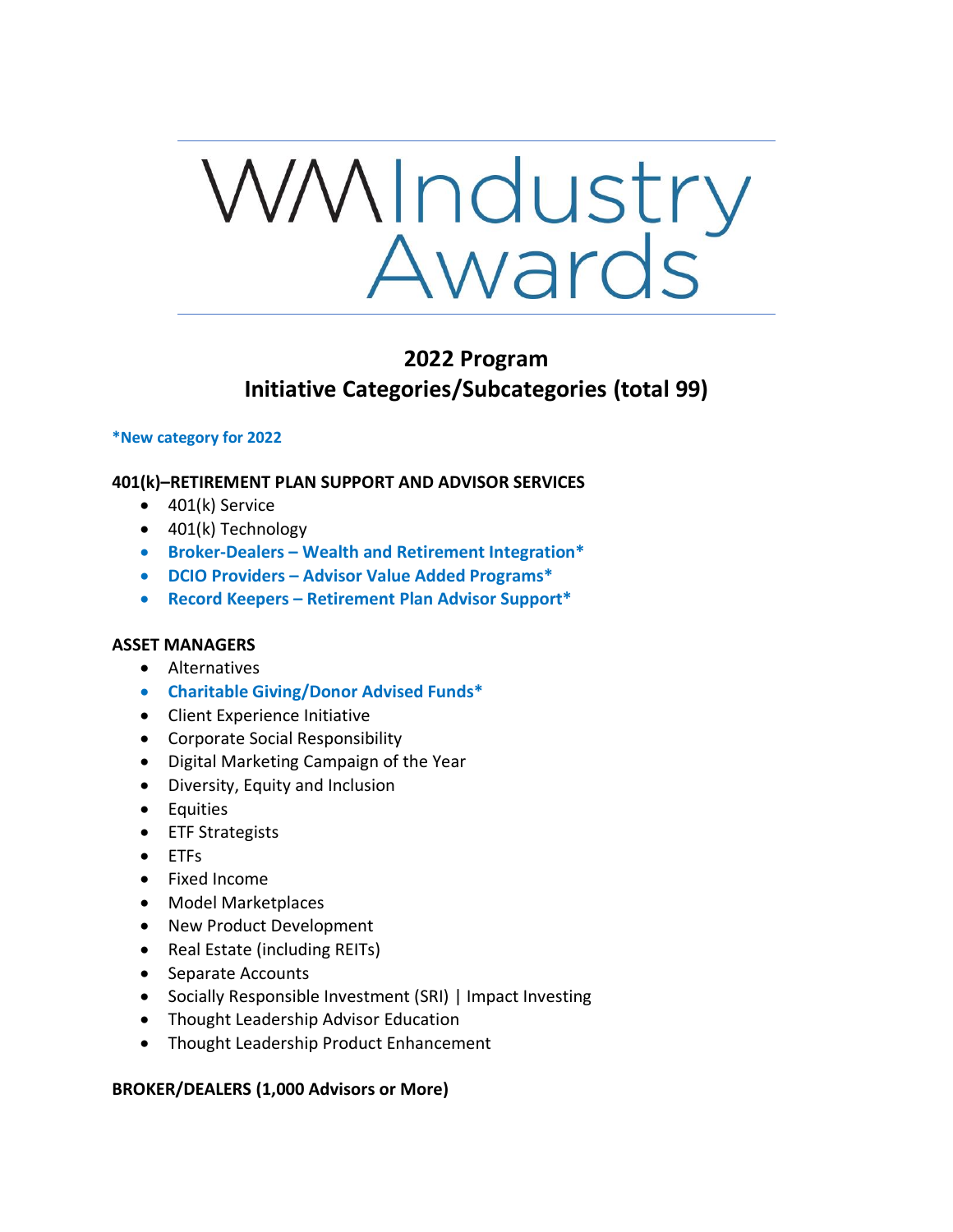- Corporate Social Responsibility
- Digital Marketing Campaign of the Year
- Diversity, Equity and Inclusion
- Practice Management
- Service
- Technology
- Thought Leadership
- Transition Support

# **BROKER/DEALERS (Fewer than 1,000 Advisors)**

- Corporate Social Responsibility
- Digital Marketing Campaign of the Year
- Diversity, Equity and Inclusion
- Practice Management
- Service
- Technology
- Thought Leadership
- Transition Support

# **COMPLIANCE/LAW FIRMS**

#### **CUSTODIANS**

- Alternative Asset
- Corporate Social Responsibility
- Digital Marketing Campaign of the Year
- Diversity, Equity and Inclusion
- Practice Management
- Technology
- Thought Leadership
- Transition Support

# **DISRUPTORS**

- Industry
- Technology

# **FAMILY OFFICES**

- Client Initiative
- Thought Leadership

# **HEDGE FUNDS | PRIVATE EQUITY**

# **INDUSTRY ASSOCIATIONS**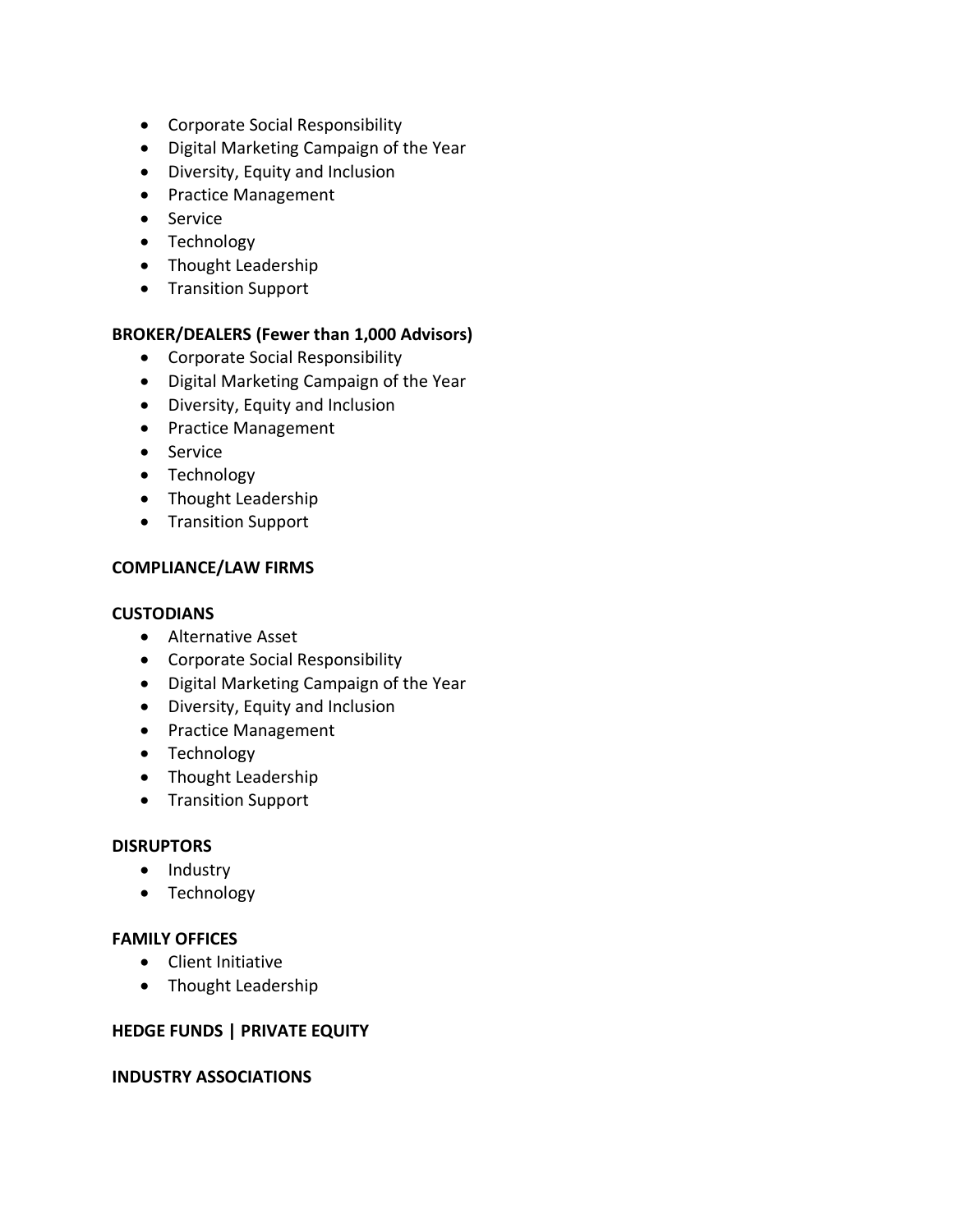# **INDUSTRY RESEARCH PROVIDERS**

#### **INSURANCE**

- Service
- Technology

# **INVESTMENT BANKS | LENDERS | SUCCESSION PLANNING CONSULTANTS**

#### **MARKETING/PR FIRMS**

- Digital Campaign of the Year
- PR Campaign of the Year

#### **NON-CUSTODIAL RIA SUPPORT PLATFORMS**

#### **PRIVATE EQUITY PROVIDERS**

• New Initiative

# **SUCCESSION | OWNERSHIP TRANSITION SERVICES – NON-CUSTODIAN/BROKER/DEALER**

#### **TAMPs**

- Model Marketplaces
- TAMPs

# **TECHNOLOGY PROVIDERS**

- Account Aggregation
- Alternative Investment Platforms
- Artificial Intelligence (AI)
- Business Support Systems | Workflow Automation
- Cash Optimization
- Client Onboarding/New Account Opening
- Client Portals
- Compliance
- Corporate Social Responsibility
- CRM
- **Cryptocurrency/Digital Assets Education\***
- **Cryptocurrency/Digital Assets Platform\***
- Cyber Security
- Digital Advisors (Robo)
- Digital Marketing Campaign of the Year
- Diversity, Equity and Inclusion
- Document Management
- Financial Planning
- Fractional Share Trading